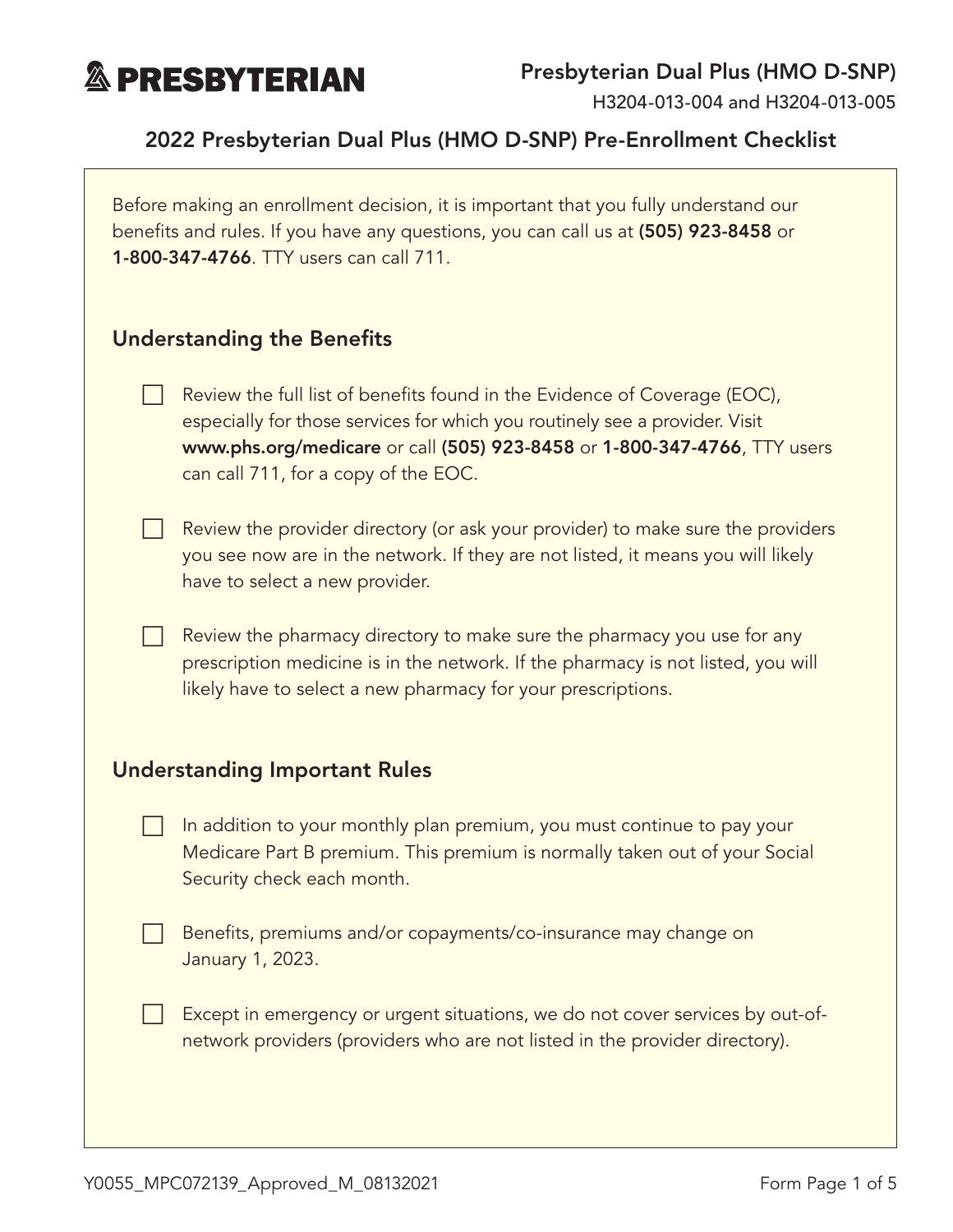# **& PRESBYTERIAN**

H3204-013-004 and H3204-013-005

## 2022 Presbyterian Dual Plus (HMO D-SNP) Individual Enrollment Request Form

#### Who can use this form?

People with Medicare who want to join a Medicare Advantage Plan

#### To join a plan, you must:

- Be a United States citizen or be lawfully present in the U.S.
- Live in the plan's service area

**Important:** To join a Medicare Advantage Plan, you must also have both:

- Medicare Part A (Hospital Insurance)
- Medicare Part B (Medical Insurance)

#### When do I use this form?

You can join a plan:

- Between October 15 December 7 each year (for coverage starting January 1)
- Within 3 months of first getting Medicare
- In certain situations where you're allowed to join or switch plans

Visit [Medicare.gov](http://Medicare.gov) to learn more about when you can sign up for a plan.

#### What do I need to complete this form?

- Your Medicare Number (the number on your red, white and blue Medicare card)
- Your permanent address and phone number

Note: You must complete all items in Section 1. The items in Section 2 are optional – you can't be denied coverage because you don't fill them out.

#### Reminders:

- If you want to join a plan during fall open enrollment (October 15 – December 7), the plan must get your completed form by December 7.
- Your plan will send you a bill for the plan's premium. You can choose to sign up to have your premium payments deducted from your bank account or your monthly Social Security (or Railroad Retirement Board) benefit.

#### What happens next?

Send your completed and signed form to: Presbyterian Health Plan, Inc. P.O. Box 27489 Albuquerque, NM 87125 Fax: (505) 923-5385

Once we process your request to join, we contact you.

#### How do I get help with this form?

Call Presbyterian Dual Plus (HMO D-SNP) at (505) 923-7675 or 1-855-465-7737. TTY users can call 711.

Or, call Medicare at 1-800-MEDICARE (1-800-633-4227). TTY users can call 1-877-486-2048.

En español: Llame a Presbyterian Dual Plus (HMO D-SNP) al (505) 923-7675 or 1-855-465-7737/TTY 711 o a Medicare gratis al 1-800-633-4227 y oprima el 2 para asistencia en español y un representante estará disponible para asistirle.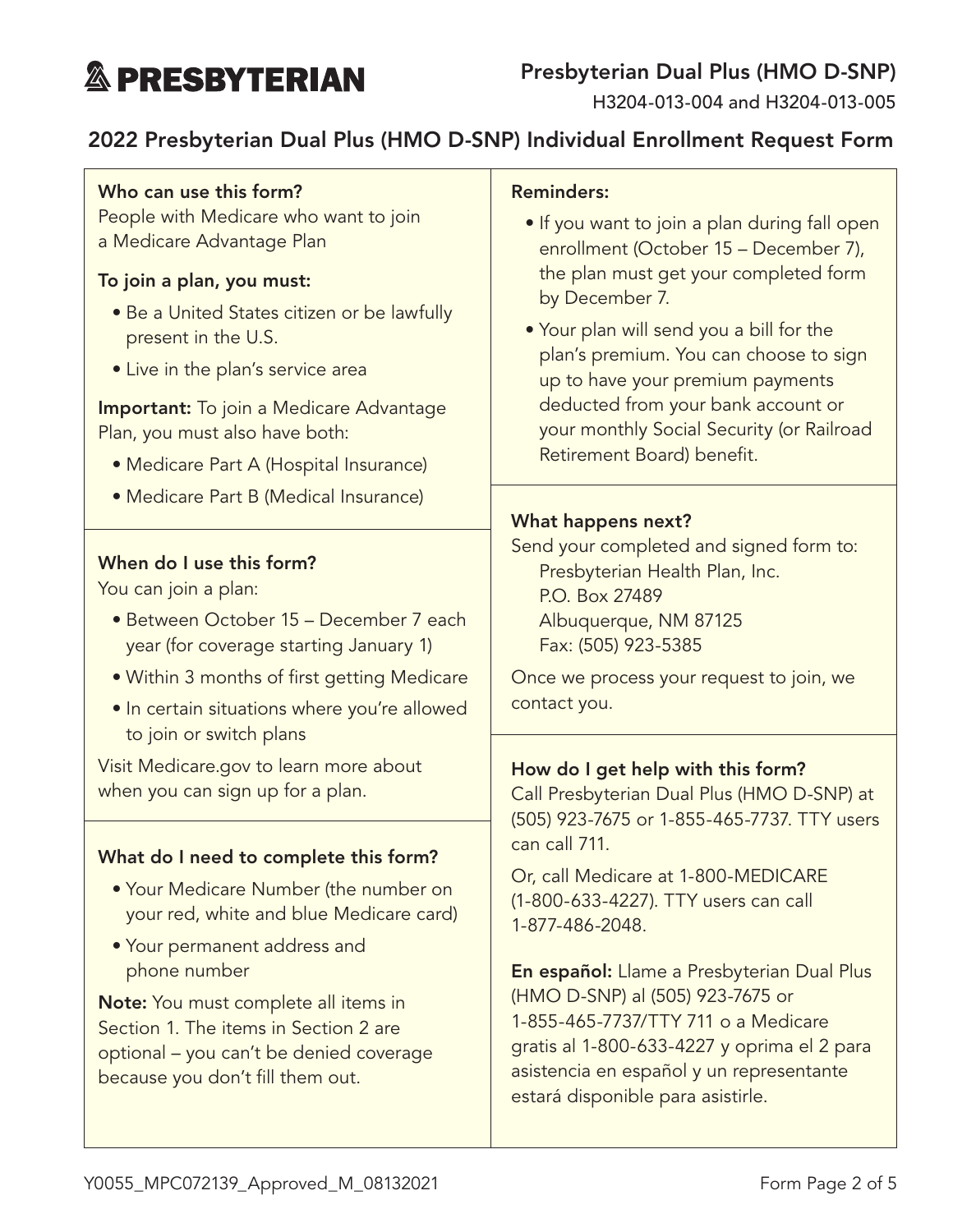

H3204-013-004 and H3204-013-005

## 2022 Presbyterian Dual Plus (HMO D-SNP) Individual Enrollment Request Form

| Section 1 - All fields on pages 1 and 2 are required (unless marked optional)                                                                                                                                                                                                                |                   |                           |        |                   |  |  |
|----------------------------------------------------------------------------------------------------------------------------------------------------------------------------------------------------------------------------------------------------------------------------------------------|-------------------|---------------------------|--------|-------------------|--|--|
| Select the plan you want to join:<br>This plan is for individuals with both Medicare and Medicaid. Premium is based on your Low Income<br>Subsidy (LIS) level. Your Plan premium could be paid for by Medicare.                                                                              |                   |                           |        |                   |  |  |
| <b>Presbyterian Dual Plus (DSNP)</b>                                                                                                                                                                                                                                                         |                   |                           |        |                   |  |  |
| H3204-013-004 for Bernalillo, Catron, Cibola, Colfax, De Baca, Doña Ana, Eddy, Grant,<br>Guadalupe, Harding, Hidalgo, Lea, Lincoln, Los Alamos, Luna, McKinley, Mora, Otero,<br>Rio Arriba, Sandoval, San Miguel, Santa Fe, Sierra, Socorro, Taos, Torrance, Union, or<br>Valencia counties. |                   |                           |        |                   |  |  |
| H3204-013-005 for Chavez, Curry, Quay, Roosevelt or San Juan Counties.                                                                                                                                                                                                                       |                   |                           |        |                   |  |  |
| <b>FIRST Name:</b><br><b>LAST Name:</b><br>Middle Initial:                                                                                                                                                                                                                                   |                   |                           |        |                   |  |  |
| <b>Birth Date:</b><br>(__ _/_ _ /_ _ _ _)  <br>(M M / D D / Y Y Y Y)                                                                                                                                                                                                                         | Sex:<br>$DM$ $DF$ | <b>Phone Number:</b><br>( |        | Email (optional): |  |  |
| Permanent Residence Street Address (Don't enter a P.O. Box):                                                                                                                                                                                                                                 |                   |                           |        |                   |  |  |
| City:                                                                                                                                                                                                                                                                                        | County:           |                           | State: | ZIP Code:         |  |  |
| Mailing Address, if different from your permanent address (P.O. Box allowed):                                                                                                                                                                                                                |                   |                           |        |                   |  |  |
| City:                                                                                                                                                                                                                                                                                        | County:           |                           | State: | ZIP Code:         |  |  |
| <b>Your Medicare information:</b>                                                                                                                                                                                                                                                            |                   |                           |        |                   |  |  |
| Medicare Number: _ _ _ _ _ _ - _ _ _ _ _ - _ _ _                                                                                                                                                                                                                                             |                   |                           |        |                   |  |  |
| Answer these important questions:                                                                                                                                                                                                                                                            |                   |                           |        |                   |  |  |
| 1. Are you enrolled in your state Medicaid Program? $\Box$ Yes $\Box$ No                                                                                                                                                                                                                     |                   |                           |        |                   |  |  |
| 2. Will you have other prescription drug coverage (like VA, TRICARE) in addition to<br>Presbyterian Dual Plus (HMO D-SNP)? □ Yes □ No                                                                                                                                                        |                   |                           |        |                   |  |  |
|                                                                                                                                                                                                                                                                                              |                   |                           |        |                   |  |  |
|                                                                                                                                                                                                                                                                                              |                   |                           |        |                   |  |  |
|                                                                                                                                                                                                                                                                                              |                   |                           |        |                   |  |  |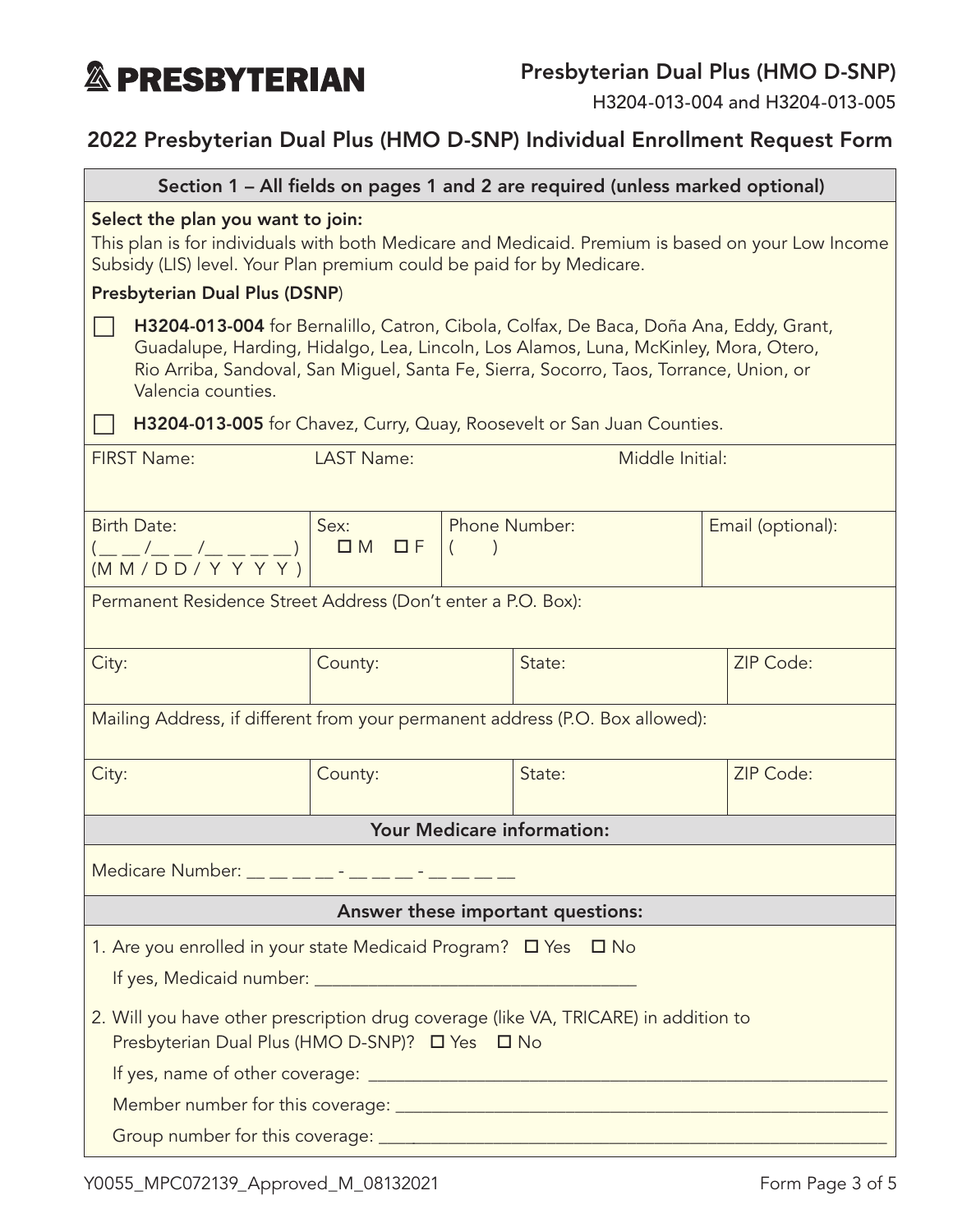**& PRESBYTERIAN** 

H3204-013-004 and H3204-013-005

## 2022 Presbyterian Dual Plus (HMO D-SNP) Individual Enrollment Request Form

#### IMPORTANT – Read and sign below:

- I must keep both Hospital (Part A) and Medical (Part B) to stay in Presbyterian Dual Plus (HMO D-SNP).
- By joining this Medicare Advantage Plan, I acknowledge that Presbyterian Dual Plus (HMO D-SNP) will share my information with Medicare, who may use it to track my enrollment, to make payments, and for other purposes allowed by Federal law that authorize the collection of this information (see Privacy Act Statement below).
- Your response to this form is voluntary. However, failure to respond may affect enrollment in the plan.
- The information on this enrollment form is correct to the best of my knowledge. I understand that if I intentionally provide false information on this form, I will be disenrolled from the plan.
- I understand that people with Medicare are generally not covered under Medicare while out of the country, except for limited coverage near the U.S. border.
- I understand that when my Presbyterian Dual Plus (HMO D-SNP) coverage begins, I must get all of my medical and prescription drug benefits from Presbyterian Dual Plus (HMO D-SNP). Benefits and services provided by Presbyterian Dual Plus (HMO D-SNP) and contained in my Presbyterian Dual Plus (HMO D-SNP) "Evidence of Coverage" document (also known as a member contract or subscriber agreement) will be covered. Neither Medicare nor Presbyterian Dual Plus (HMO D-SNP) will pay for benefits or services that are not covered.
- I understand that my signature (or the signature of the person legally authorized to act on my behalf) on this application means that I have read and understand the contents of this application. If signed by an authorized representative (as described above), this signature certifies that:
	- 1) This person is authorized under State law to complete this enrollment, and
	- 2) Documentation of this authority is available upon request by Medicare.

| Signature:                                                                                                                                            | <b>Today's Date:</b>      |  |  |  |
|-------------------------------------------------------------------------------------------------------------------------------------------------------|---------------------------|--|--|--|
|                                                                                                                                                       |                           |  |  |  |
| If you're the authorized representative, sign above and fill out these fields:                                                                        |                           |  |  |  |
| Name:                                                                                                                                                 | Address:                  |  |  |  |
| <b>Phone Number:</b>                                                                                                                                  | Relationship to Enrollee: |  |  |  |
| <b>Office Use Only:</b>                                                                                                                               |                           |  |  |  |
| Name of staff member, agent, or broker (if assisted in enrollment):                                                                                   |                           |  |  |  |
| Broker # 2008 - 2008 - 2014 - 2015 - 2016 - 2017 - 2018 - 2019 - 2017 - 2018 - 2019 - 2016 - 2017 - 2018 - 20                                         |                           |  |  |  |
|                                                                                                                                                       |                           |  |  |  |
| Effective date of coverage: ________<br>Plan ID# 2000 Contract to the Contract of the Contract of the Contract of the Contract of the Contract of the |                           |  |  |  |
| ICEP/IEP: _____________ AEP: _____________ SEP (type): ______________ Not Eligible: ________                                                          |                           |  |  |  |